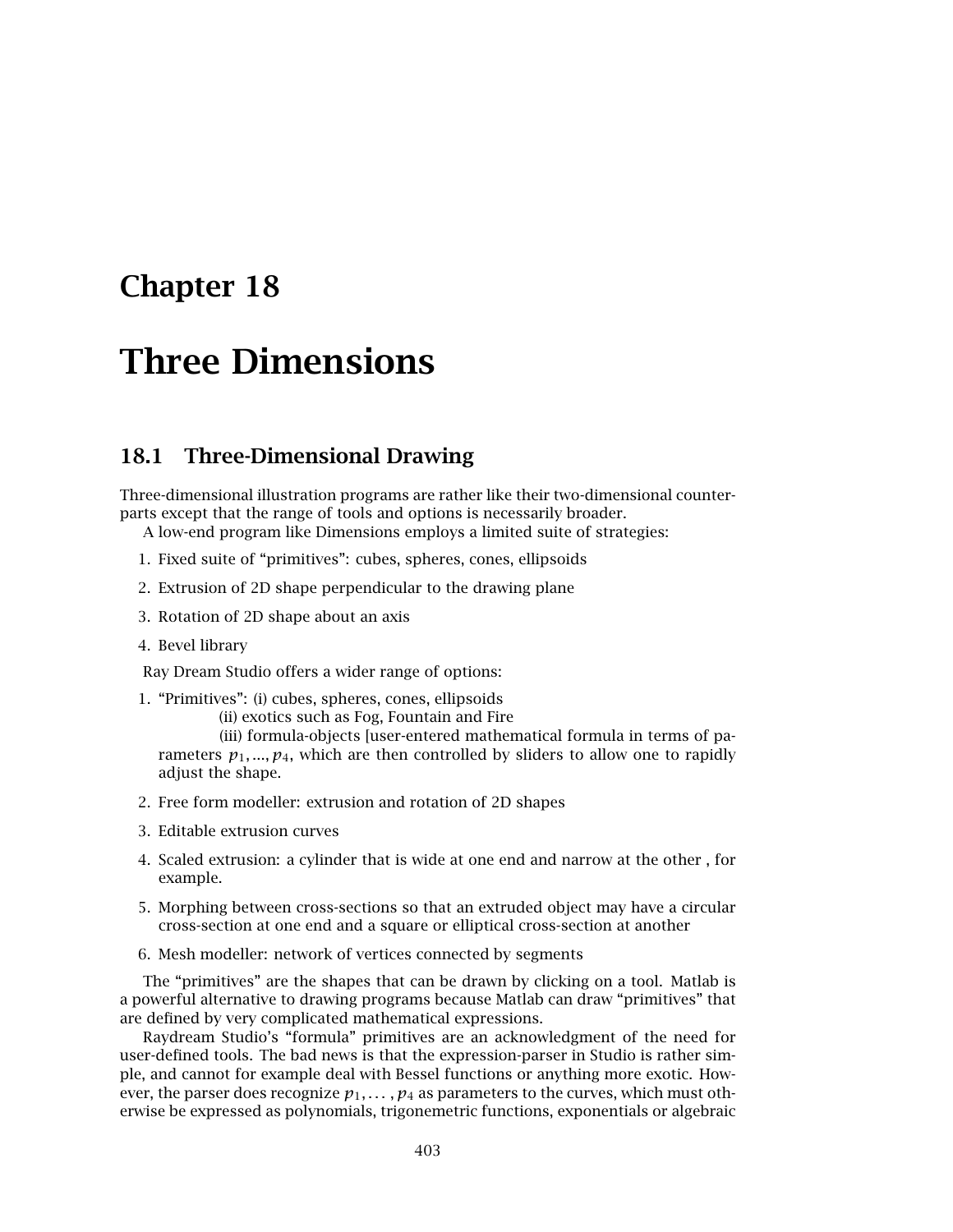functions in the Cartesian coordinates  $(x, y, z)$ . One can then vary these parameters by moving sliders to see how the shape changes when these parameters are varied.

For complicated objects that arise in a scientific project, Studio can be combined with Matlab or Mpale. After a complicated shape has been computed in Matlab or Maple or Mathematica, one can do a polynomial curve-fit or the like to obtain a formula that can be used to recreate the shape in Studio as a "formula primitive".

Studio also supports some rather exotic primitives such as "Fog", "Fire" and "Fountain". These are not terribly useful in science, but are reminders that the simple primitives of most illustration programs are inadequate to create any but the simplest shapes. Illustrator allows the creation of exotic objects through clip art libraries.

A skilled artist can draw three-dimensional shapes in a two-dimensional program like Illustrator. One can, for example, create a template of isometric lines to make it easier to draw shapes in perspective, then import the grid pattern into an illustration as a separate layer, and finally discard the layer from the final drawing.

However, three-dimensional drawing programs rather strongly discourage this sort of direct three-dimensional drawing. The reason is that to be able to rotate, scale and manipulate a shape in three dimensions as a vector graphics object, the program must know the three-dimensional location of each vertex of a polygon (or whatever). An Illustrator drawing of a cube-in-perspective may look fine to the eye, but the program knows only how the figure projects onto the two-dimensional screen surface, not its true three-dimensional shape.

Instead, tactic is draw a two-dimensional shape which is then "lifted" into three dimensions by EXTRUSION and/or ROTATION. The word "extrusion" is borrowed from manufacturing where objects are often fashioned by forcing a viscous liquid through a die that forces the object to have the cross-sectional shape of the die when it hardens. One can also "extrude" by cutting many identical copies of a two-dimensional shape out of paper or cardboard; when the copies are stacked and glued together, the result is an object of finite thickness with the cross-section of the two-dimensional sheets from whence it came (Fig. 18.1.

"Rotation" is called "lathing" in Studio. Whatever the name, a solid-of-revolution can be made by rotating a two-dimensional cross-section about an axis. Such solids are



Figure 18.1: Left: two-dimensional shape. Right: the three-dimensional shape created by extruding the two-dimensional shape. The extruded figure can then be appropriately shaded or covered with a texture map.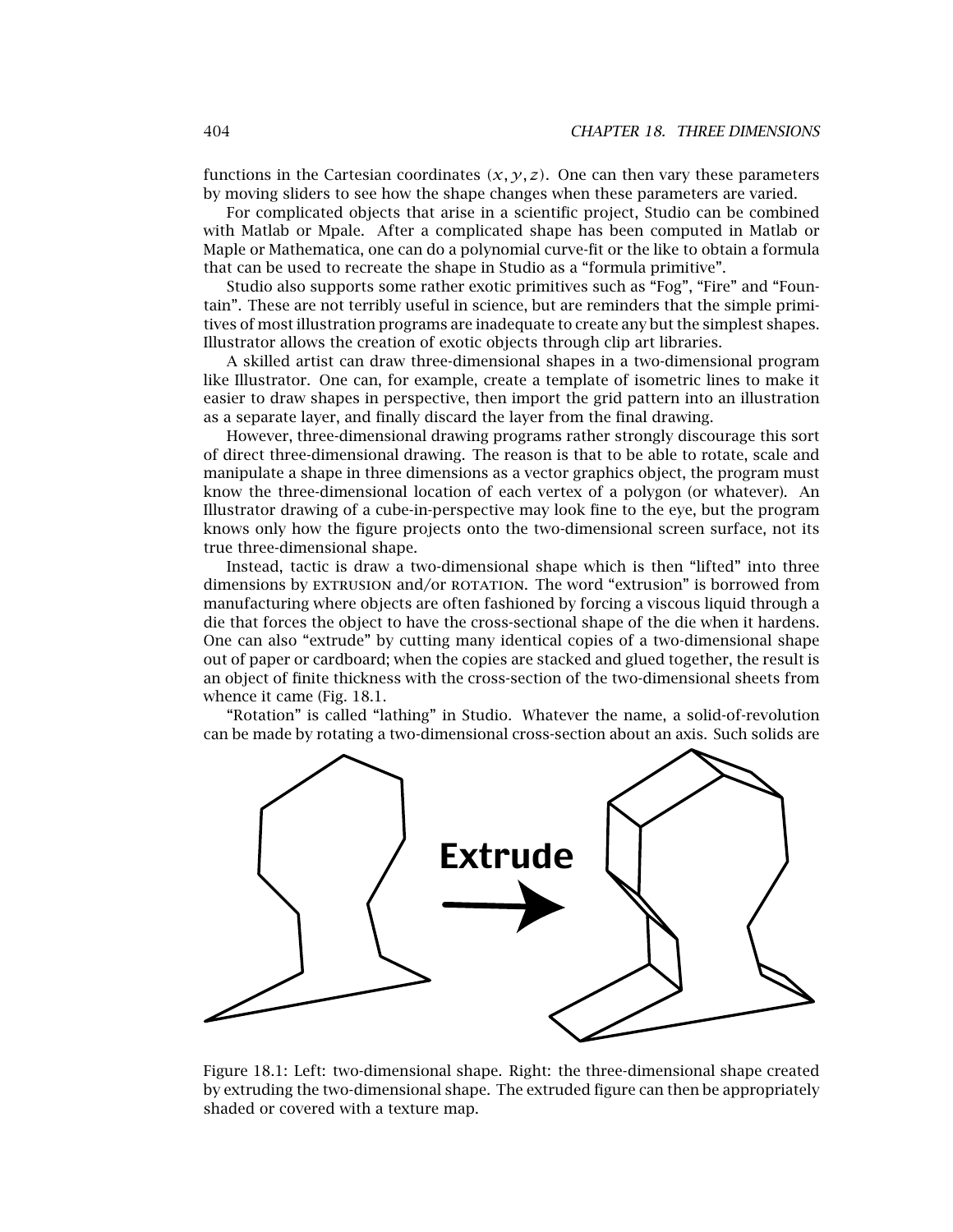#### *18.1. THREE-DIMENSIONAL DRAWING* 405

manufactured by putting a block of wood on a lathe where the block is turned rapidly at high speed, and then pressing a metal chisel into the wood as it rotates. Intricate patterns can be cut by pressing the chisel different depths at different points along the shaft of the lathe, but the result is always axisymmetric in cylindrical coordinates (Fig. 18.2).

Extrusion and lathing are rather limited ways to make three-dimensional figures, so additional strategies are needed. A "bevel" in carpentry is a rounding off of a sharp corner. Dimensions employs a whole library of bevel shapes so that the corners of extruded objects can be rounded in different patterns.

Studio allows very complicated extrusion or "sweep" paths. One can, for example, specify that the cross-section will shrink as the extrusion proceeds so as to obtain a cylinder which is wide at one end and narrow at the other. One can specify smooth variations between different beginning and ending cross-sections so that a shape can "morph" between a circle and a square. The axis of the area swept by the cross-section can be drawn on the sides of the three-dimensional grid box to inform the program that the sweep path should twist, zigzag or spiral. Such complicated extrusion paths would be almost impossible with a physical die-and-plastic, but are easy in the computer.

The other option is draw vertices directly in three dimensions  $-$  in such a way that the computer knows the true three-dimensional location of each point — and then connect the vertices by lines to make polygons. The magic is that one must specify a "drawing plane" when moving the mouse to specify a new vertex. By moving the mouse a certain distance along one drawing plane, changing the plane, and moving again, one can reach any point in  $(x, y, z)$  space. Because the move is split into two steps, rather than a single move as in drawing isometrically in two dimensions, the program knows the three-dimensional location of the vertex.

The Mesh Modeller in Studio is a vertex-based method for creating three-dimensional objects. Of course, drawing each vertex for a complicated object is very tiring and boring, so Mesh Modeller allows one to begin with primitives (such as cubes, spheres,



Figure 18.2: Left: two-dimensional shape. Right: the three-dimensional shape created by rotating the two-dimensional shape about the vertical axis indicated by the dashed line.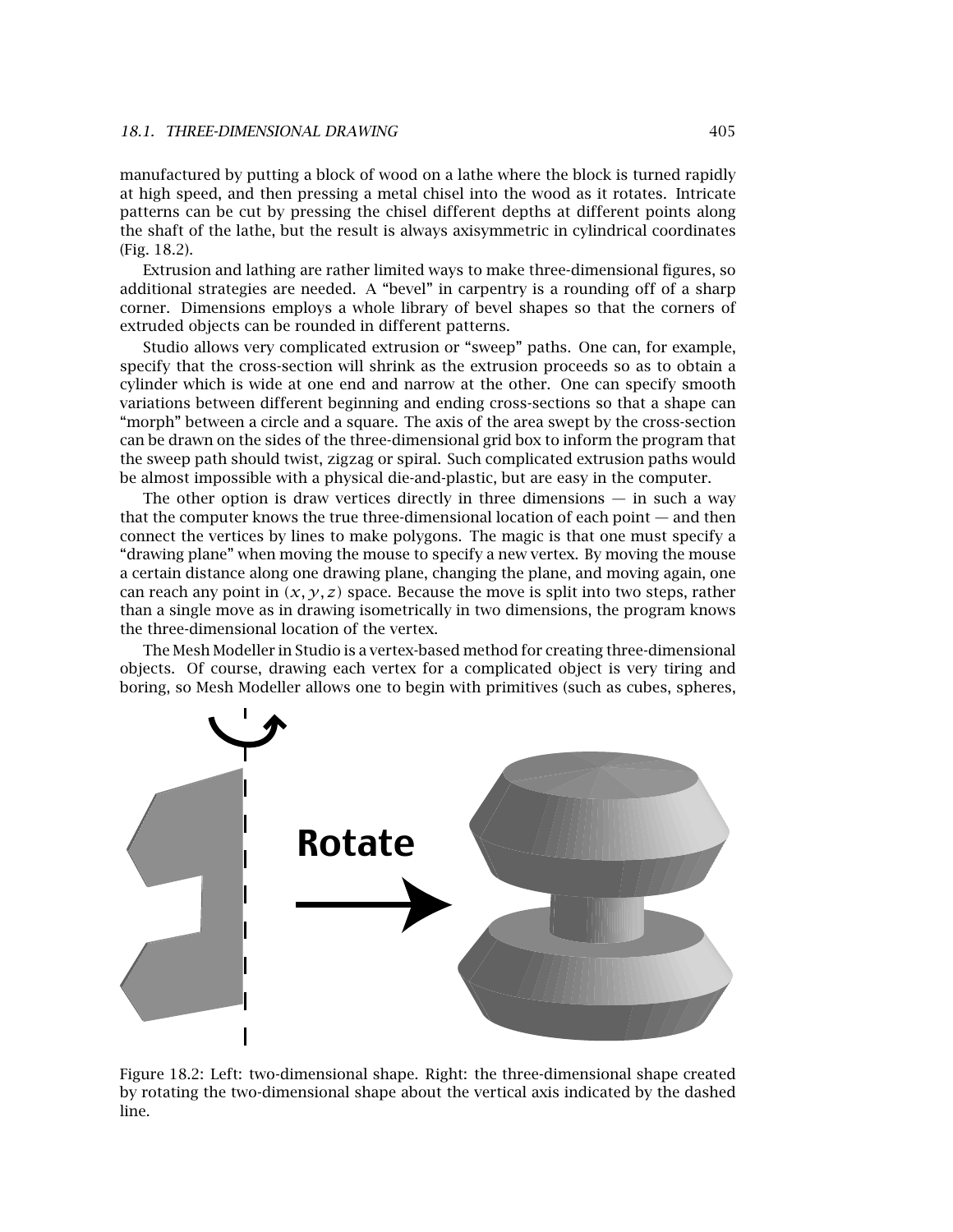etc.), fuse different shapes together, and apply the extrusion and lathing concepts. The "Loft" command stretches shapes between two existing polygons to make a new, united complex surface.

Drawing programs are much better than Matlab at aligning, rotating, scaling, and shading 3D objects. They are much inferior to Matlab at creating objects which are the outcome of a complicated scientific algorithm or numerical experiment. As in two dimensions, drawing and scientific graphics software are complementary with partially overlapping but also partially distinct regions of usefulness.

### **18.2 Three-Dimensional Plots**

#### **18.2.1 Isosurfaces**

The three-dimensional generalization of a contour plot is an isosurface graph, that is, a visualization of a two-dimensional surface in a three-dimensional space where  $q(x, y, z) = q_0$  where  $q_0$  is a constant. Matlab's **isosurface** command will generate such plots, and most high-end scientific graphics packages can do the same.

An ordinary contour plot is viewed from above so that many isolines can be seen simultaneously in the  $x - y$  plane. Unfortunately, the only way to see the entire  $x - y - z$ volume, and thus see a lot of nested isosurfaces, would be to view the plot from the four dimension.

Consequently, it is usually possible to view only a single isosurface at a time, which is very annoying. Possible remedies include:

- 1. Multi-panel graph, each showing the isosurface for a different level  $q_0$
- 2. Slide show animation, such as a Quicktime image sequence, allowing the viewer to switch rapidly between different isosurfaces so as to "fly in" to an object.
- 3. Cutaway of one isosurface to reveal part of another.
- 4. Transparency.

Another difficulty is that a given view reveals only one face of the isosurface while the other is hidden like the Dark Side of the Moon. Again, a two-panel graph, showing front and back, or a Quicktime or VRML movie that allows one to rotate around the isosurface at the click of a slider, can help.

#### **18.2.2 Isocaps**

If an isosurface is, for example, an infinitely long cylinder, then the surface will be clipped by the edges of the viewing box. The isosurface then appears hollow with holes at the two caps where the surface touches the edge of the viewing box.

| 2D plot           | 3D equivalent                    |
|-------------------|----------------------------------|
| contour (isoline) | isosurface, isosurface with caps |
|                   | contour slices                   |
| pseudocolor       | mini-cubes                       |
|                   | [pseudocolor] slices             |
| quiver            | coneplot                         |

Table 18.1: Three-Dimensional Equivalents of Two-Dimensional Plots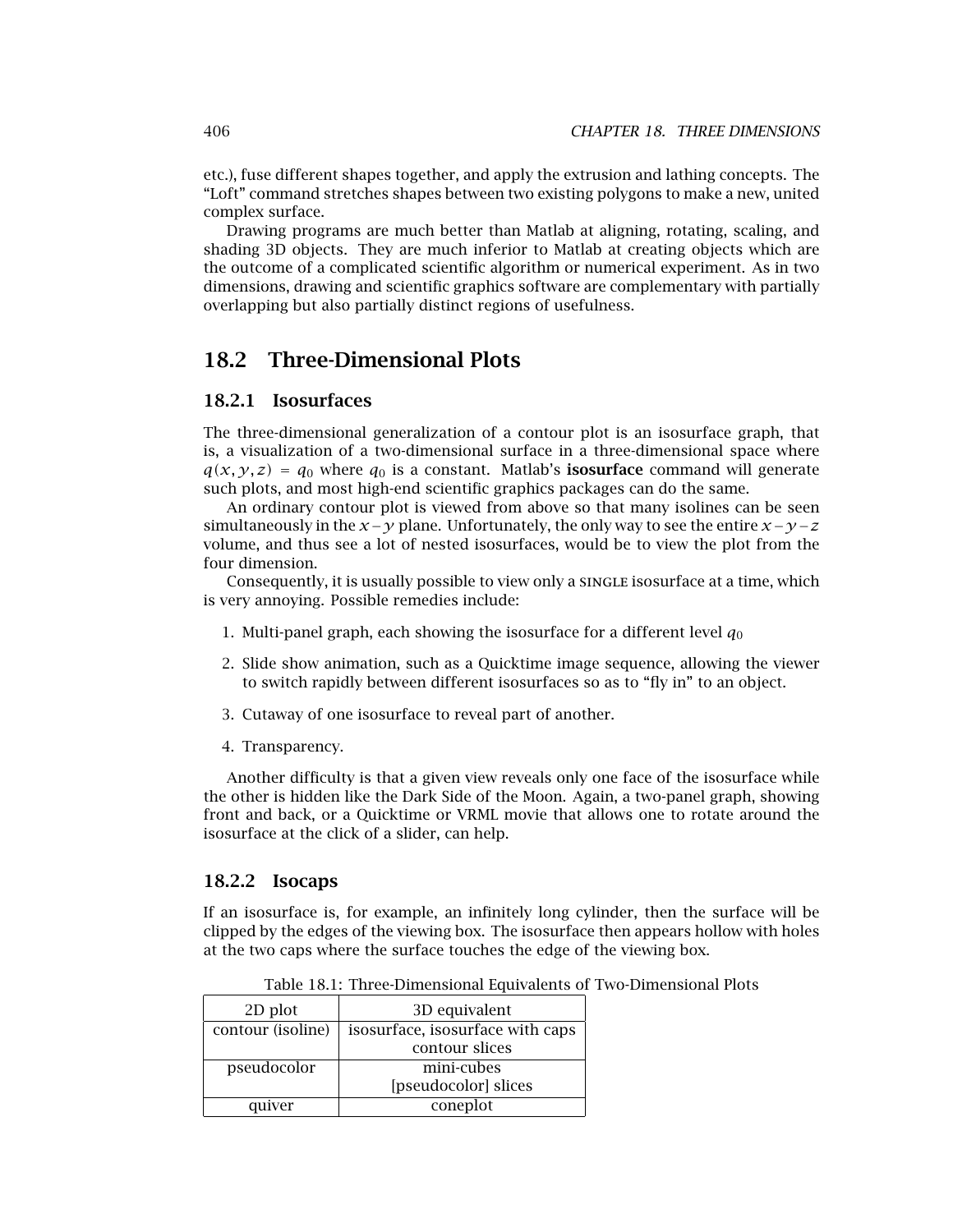These holes are rather distracting, and furthermore represent areas of non-information. It is therefore common to fill the holes or "isosurface caps" with contour plots or pseudocolor plots of the same quantity where these flat, two-dimensional graphs are parallel to the edges of the viewing box, and thus plug the holes completely.

These "isocap" plots do give an indication of interior isosurfaces, and therefore add information to the isosurface itself. Furthermore, the eye seems a closed volume, bounded at the ends by the isocaps, rather than a hollow surface, which tends to draw the eye out of the viewing box. Matlab has an **isocaps** command which adds caps to isosurfaces in a single line.



Figure 18.3: A cylindrical isosurface (red) with pseudocolor caps. The isosurface is  $q = 1/4$  where  $q = exp(-x^2 - y^2)$ .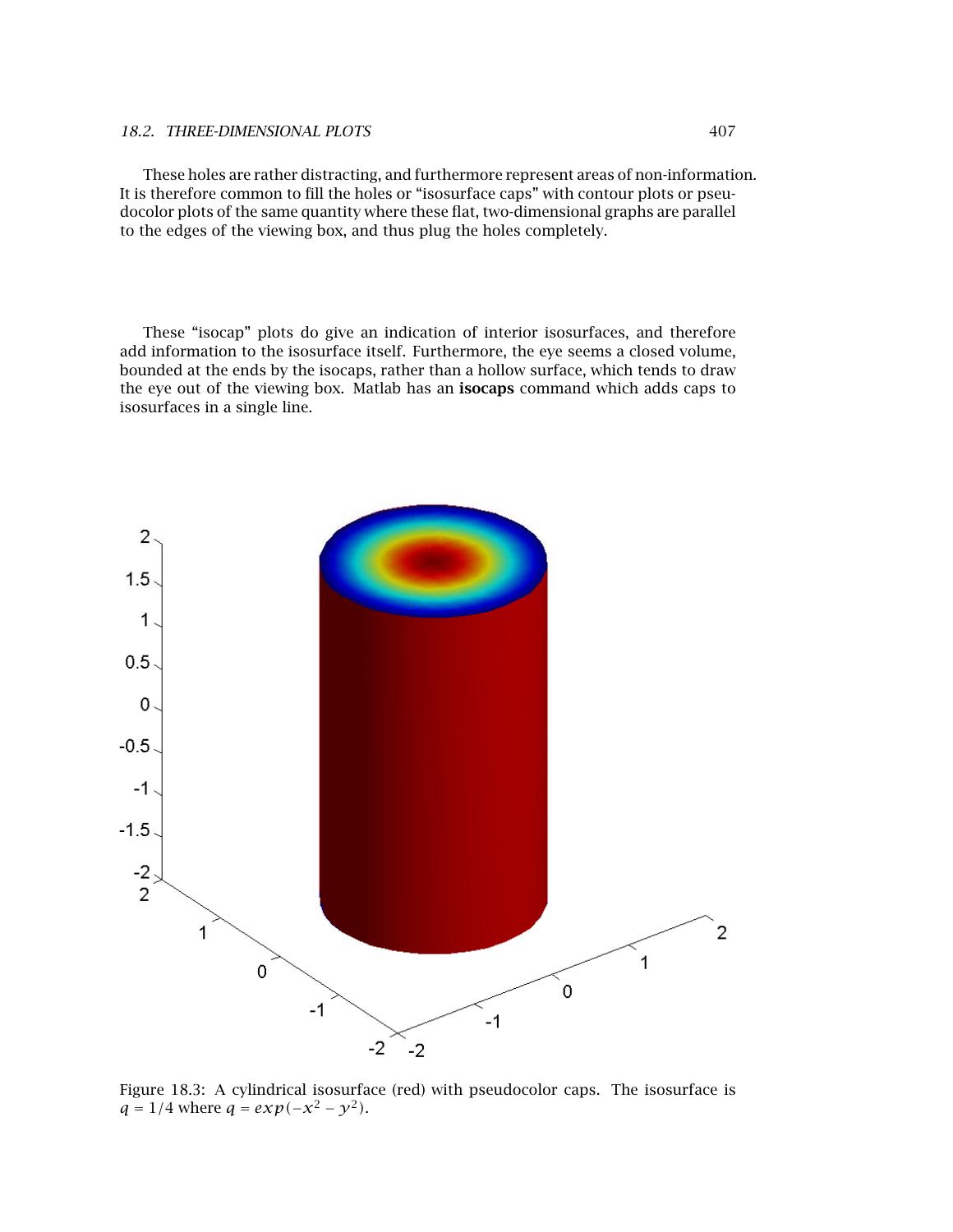#### **18.2.3 Glyphs,Arrows and Cones**

To go beyond isosurfaces, one needs to make use of glyphs, which are little icons whose shapes, size and/or color conveys additional information about the fields at the location of the glyph. The most familiar glyph is the arrow which is used in an ordinary twodimensional vector or quiver plot. The length of the arrow is magnitude of the vector while the orientation of the arrow indicates the direction of the vector field.

Unfortunately, three-dimensional arrow plots, though an option **quiver3** in Matlab, are not very effective. The problem is that an arrow is a two-dimensional shape, and it is difficult to perceive the three-dimensionality from a sea of arrows, even with a surrouding three-dimensional grid box to provide perceptual clues. It is therefore common to replace the arrow glyphs by cones. Matlab 6 has a coneplot option. It seems to be easier to visually decode the vector field from the pattern of cones, which are three-dimensional shapes, than from arrows.

Hydrodynamicists have been especially clever in drawing more elaborate glyphs to simultaneously convey vector and scalar information. A simple instance is to use color on a code to visualize the pressure. However, much more elaborate glyph-schemes have been developed.

Matlab allows a lot of creativity because one has a subroutine to draw a certain glyph in a unit box, one can then call this function from a glyph-plotting function that will lay down many copies of the glyph, each with the orientation, shape, color and size appropriate to that point in 3D space. The difficulty is that novel glyphs force the viewer to learn a new visual code or paradigm. This means that elaborate glyphs will only succeed in conveying useful information to viewers who are strongly motivated, and will to invest a lot of time learning the new visual metaphor.

#### **18.2.4 Mini-cubes**

The direct analogue of a pseudocolor plot would be to color each volume (or "voxel", in computer graphics jargon) with a color appropriate to  $q(x, y, z)$ . Unfortunately, in the absence of transparency, only the colors of the outer wall would be visible.

One remedy is to render a lot of non-continguous small cubes in color instead. If the gaps between the cubes are sufficiently large and the cube is shown in the proper perspective, one can get a feeling for how  $q(x, y, z)$  varies over the whole volume. Since the cubes must be rather small to allow sufficient viewing channels into the interior, this type of graph is called a "mini-cubes" plot.

#### **18.2.5 Slices**

Another variation is to visualize three-dimensions through a stack of oriented, flat twodimensional slices, spaced so that one can view each member of the stack. Matlab uses the terminology of "slice" plots, but some others prefer "cut-planes".

Matlab allows the slices to have an arbitrary orientation; the cuts need not parallel a pair of coordinate axes. Matlab offers two routines, **contourslice** and **slice**. The former does what the name implies: it draws a fairly standard Matlab contour plot on the slice plane. The unusual feature is that the output of **contourslice** is a fully threedimensional object, so it can be rotated and viewed at an angle. (In this respect, it is really a **contour3** plot computed along the slice plane.)

The **slice** routine is really a pseudocolor plot of the function on the slice plane.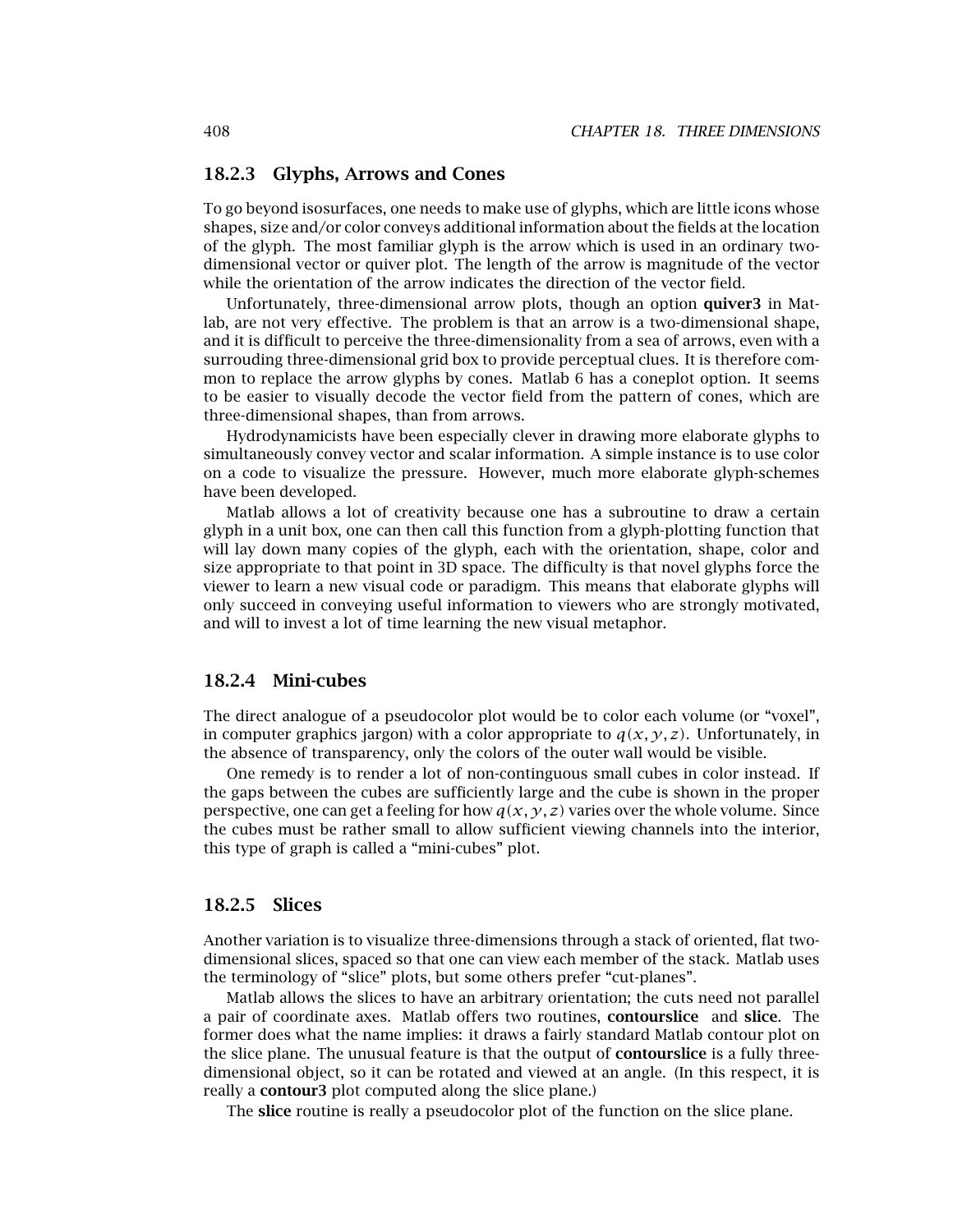

Figure 18.4: A cone plot of a three-dimensional wind field. **18.3 Topology**

In a fluid flow, certain "critical points" have place-of-honor. These include stagnation points, where the flow is zero, and the centers of vortices. Other linear features, such as the streamline between fields of two vortices and shocks or fronts, are important, too. One strategy for wrestling with three dimensions is to plot only these topologically-crucial points, curves, and surfaces rather than attempting to visualize the entire surface.